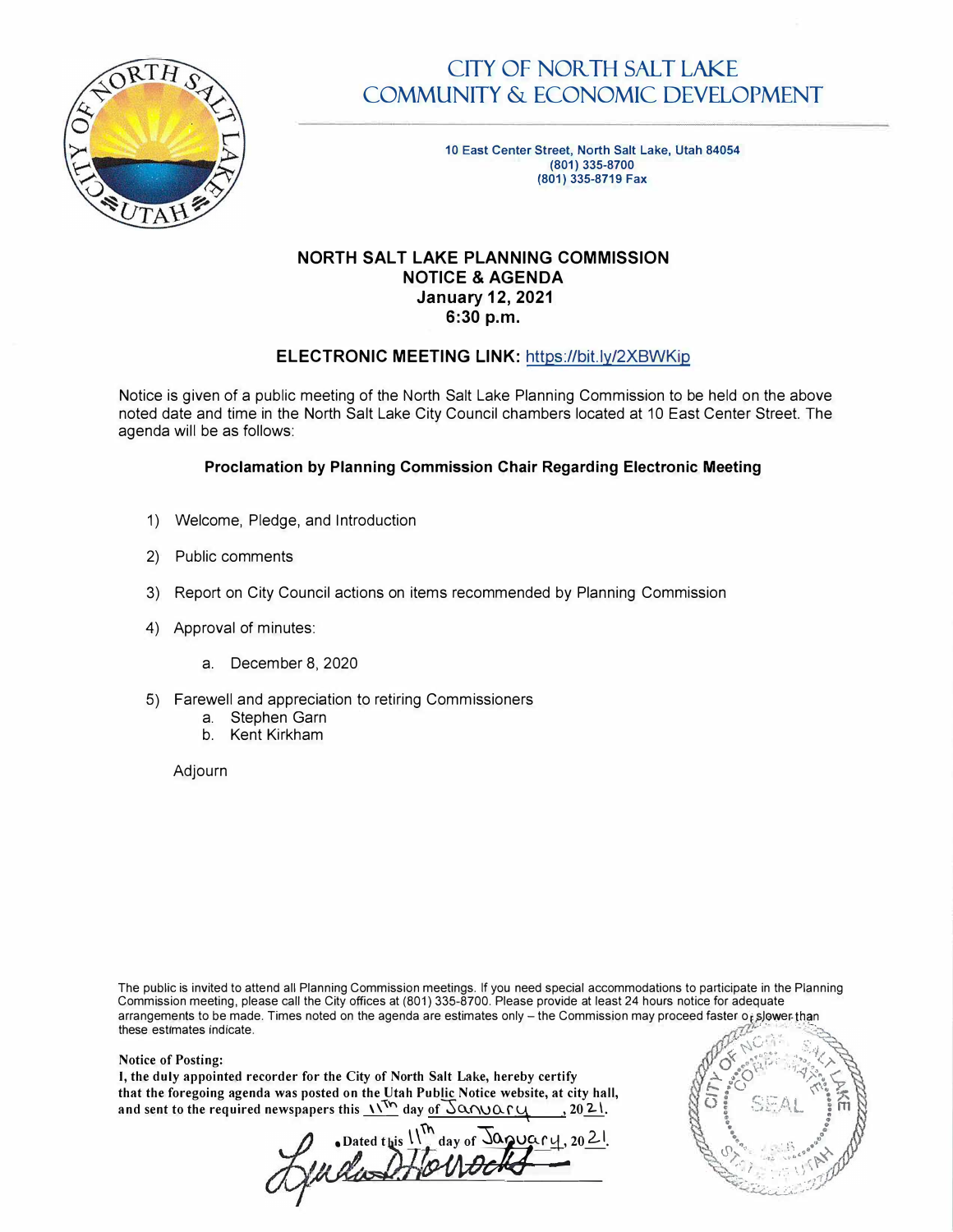### PROCLAMATION OF THE CITY OF NORTH SALT LAKE PLANNING COMMISSION

WHEREAS, the Planning Commission Chair has determined that conducting public meetings of the Planning Commission with an anchor location where the public could attend in person, presents a substantial risk to the health and safety of those who may be present at that location based upon the current Covid-19 pandemic and the limited staff support to properly ensure physical distancing and sufficient disinfection for attendees and staff.

NOW, THEREFORE, BE IT RESOLVED, that the Planning Commission shall hold meetings for the month of December 2020 by electronic means only, and will not include an anchor location where the public could attend in person.

Dated: December 8, 2020

Ted Knowlton, Chair

\_\_\_\_\_\_\_\_\_\_\_\_\_\_\_\_\_\_\_\_\_\_\_\_\_\_\_\_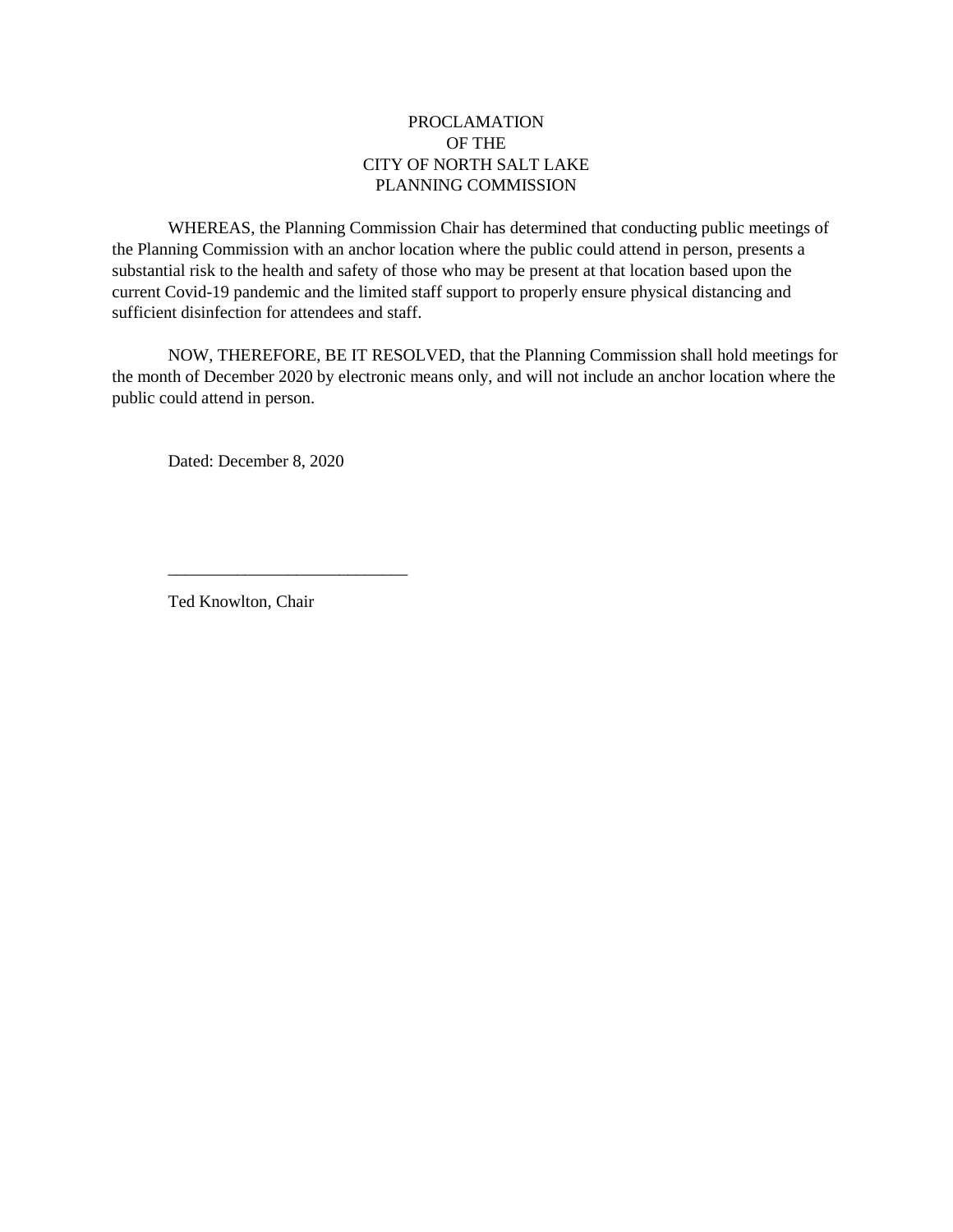| 1              |                                                                                              | <b>CITY OF NORTH SALT LAKE</b>                                                                                                                                         |
|----------------|----------------------------------------------------------------------------------------------|------------------------------------------------------------------------------------------------------------------------------------------------------------------------|
| $\overline{2}$ |                                                                                              | PLANNING COMMISSION MEETING                                                                                                                                            |
| 3              |                                                                                              | DECEMBER 8, 2020                                                                                                                                                       |
| 4              |                                                                                              |                                                                                                                                                                        |
| 5              |                                                                                              | <b>DRAFT</b>                                                                                                                                                           |
| 6              |                                                                                              |                                                                                                                                                                        |
| 7              |                                                                                              | This meeting was held electronically via 3CX. The host site was located at 10 East Center Street                                                                       |
| 8              | in North Salt Lake.                                                                          |                                                                                                                                                                        |
| 9              |                                                                                              |                                                                                                                                                                        |
| 10             | Commission Chair Ted Knowlton called the meeting to order at 6:30 p.m. and Stephen Garn led  |                                                                                                                                                                        |
| 11             |                                                                                              | those present in the Pledge of Allegiance.                                                                                                                             |
| 12             |                                                                                              |                                                                                                                                                                        |
| 13             | PRESENT:                                                                                     | <b>Commission Chair Ted Knowlton</b>                                                                                                                                   |
| 14             |                                                                                              | Commissioner Stephen Garn                                                                                                                                              |
| 15             |                                                                                              | <b>Commissioner Kent Kirkham</b>                                                                                                                                       |
| 16             |                                                                                              | Commissioner William Ward                                                                                                                                              |
| 17             |                                                                                              | <b>Commissioner Brandon Tucker</b>                                                                                                                                     |
| 18             |                                                                                              | Commissioner BreAnna Larson                                                                                                                                            |
| 19             |                                                                                              | Commissioner Alisa Van Langeveld                                                                                                                                       |
| 20             |                                                                                              |                                                                                                                                                                        |
| 21<br>22       |                                                                                              | STAFF PRESENT: Sherrie Pace, Community Development Director; Craig Black, Police Chief;<br>Mackenzie Bennett, Planning Technician; Andrea Bradford, Minutes Secretary. |
| 23             |                                                                                              |                                                                                                                                                                        |
| 24             |                                                                                              | OTHERS PRESENT: Dee Lalliss, resident; Taylor Spendlove, Trey Ellis, Brighton                                                                                          |
| 25             |                                                                                              | Development; Ben Olsen, Kristen Olsen, Silver Sky Lofts; Jaden Malan, Luz Estrada, Mr.                                                                                 |
| 26             | Estrada, Arcoiris; Richard Morrow, FlashCo; Shaun Johnson; Jim Gramoll, Gramoll              |                                                                                                                                                                        |
| 27             | Construction.                                                                                |                                                                                                                                                                        |
| 28             |                                                                                              |                                                                                                                                                                        |
| 29             | $1_{-}$                                                                                      | PROCLAMATION BY PLANNING COMMISSION CHAIR REGARDING                                                                                                                    |
| 30             |                                                                                              | <b>ELECTRONIC MEETING</b>                                                                                                                                              |
| 31             |                                                                                              |                                                                                                                                                                        |
| 32             |                                                                                              | Chair Knowlton read the following proclamation "Whereas, the Planning Commission Chair has                                                                             |
| 33             |                                                                                              | determined that conducting public meetings of the Planning Commission with an anchor location                                                                          |
| 34             |                                                                                              | where the public could attend in person, presents a substantial risk to the health and safety of                                                                       |
| 35             | those who may be present at that location based upon the current Covid-19 pandemic and the   |                                                                                                                                                                        |
| 36             | limited staff support to properly ensure physical distancing and sufficient disinfection for |                                                                                                                                                                        |
| 37             | attendees and staff. Now, therefore, be it resolved, that the Planning Commission shall hold |                                                                                                                                                                        |
| 38             | meetings for the month of November 2020 by electronic means only, and will not include an    |                                                                                                                                                                        |
| 39             | anchor location where the public could attend in person."                                    |                                                                                                                                                                        |
| 40             |                                                                                              |                                                                                                                                                                        |
| 41             |                                                                                              | 2. PUBLIC COMMENTS                                                                                                                                                     |
| 42             |                                                                                              |                                                                                                                                                                        |
| 43             |                                                                                              | There were no public comments.                                                                                                                                         |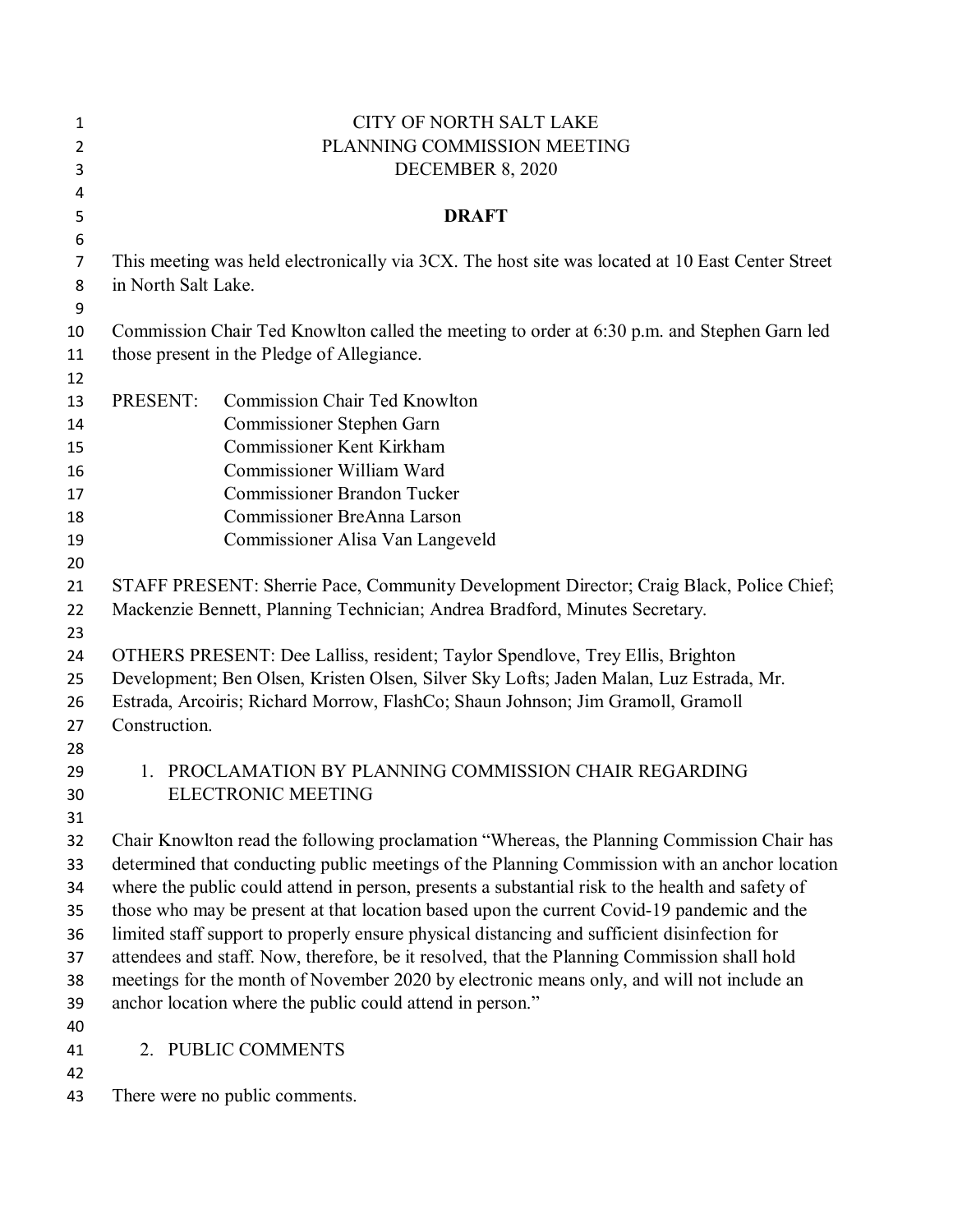# 3. CONTINUED PUBLIC HEARING (9/22/2020): CONSIDERATION OF A PROPOSED REZONE FROM HIGHWAY COMMERCIAL (CH) TO P-DISTRICT AT 212 NORTH HIGHWAY 89, BEN OLSEN, APPLICANT

Sherrie Pace reported that this property is located at 212 North Highway 89 and is currently

 zoned Highway Commercial (CH). The applicant had requested a Planned (P) District rezone. 50 The Planning Commission reviewed this item on September  $22<sup>nd</sup>$  and it was determined that

there were six issues to be addressed by the applicant including the submittal of the preliminary

plat sheet and other redlines, submittal of the final landscape plan, setbacks for units 11-13 shall

be a minimum of ten feet from the boundary of the project, all units shall have a minimum 18

foot driveway, submittal of rendition of the project from the perspective of Highway 89, and

reconfiguration of the proposed units to provide additional open space on the southern boundary

- of the project.
- 

 The applicant has submitted the correct plan sheets, landscape plan, provided a minimum ten foot setback from the property boundary, and the requested building elevation would face

Highway 89. After reviewing the project, the applicant has returned with a plan for shorter five

foot driveways on units 11-13 which would allow for more useable common open space in the

northeast corner versus the previously proposed southwest corner near the car dealership. There

would be five additional guest parking spaces and two car wide garages to compensate for the

three shorter driveways. The common open space would be 40 feet by 90 feet and 3,898 square

feet. The total project landscaping is 10,837 square feet or 25%. The proposed landscaping plan

would need to be modified to remove the existing sidewalk and replace it with a park strip. The

existing park strip is four feet wide and would need to be replaced with an eight foot park strip

with a seven foot sidewalk. The applicant proposed to have rock mulch in the park strip but the

Development Review Committee (DRC) recommended this area be lawn to match the aesthetics

- established at Odell Crossing.
- 

Sherrie Pace showed a rendering of the park strip with plantings and asked the Planning

Commission to make a determination on the proposed park strip vegetation. The Silver Sky Lofts

would be two bedroom units, which require two parking spaces per unit for a total of 26 spaces

plus four guest spaces for a total of 30 required spaces. The applicant has proposed 26 parking

spaces including garages and 25 guest spaces for a total of 51 parking spaces overall.

The proposed townhomes are two story units with two bedrooms per unit. The exterior would be

modern architecture with flat roofs and balconies. The architecture would incorporate stone,

stucco and metal in gray and white with black trim. Improvements to the landscaping are 40% of

the site. Improvements will be added to the frontage along Highway 89 to conform to the Town

Center cross section for the highway including an eight foot park strip and seven foot sidewalk

for a total of 15 feet to be dedicated to UDOT for future road widening.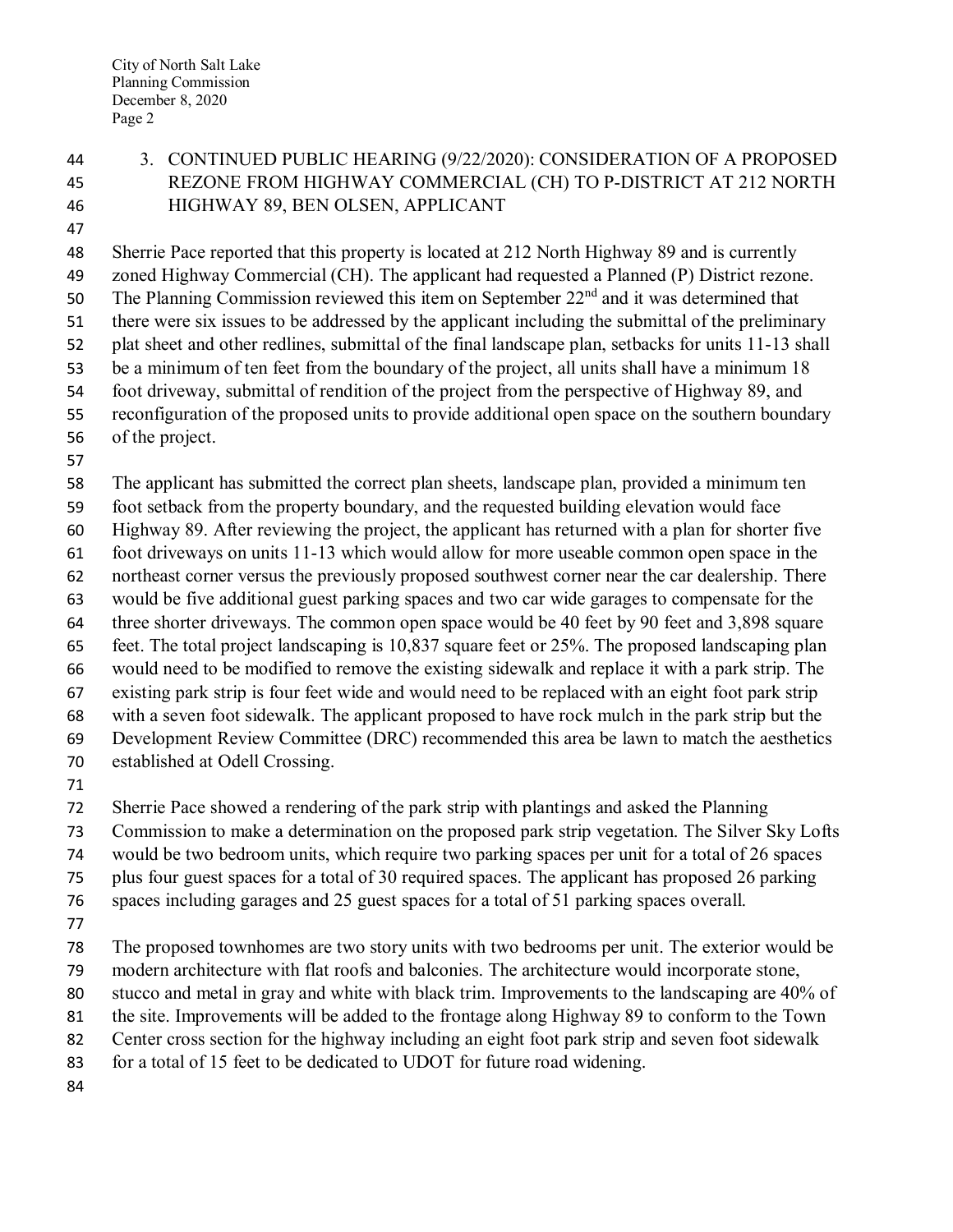The DRC recommends approval of the rezone request from CH to P District for Silver Sky Lofts

- and preliminary plan located at 212 North Highway 89, with the following conditions: final
- landscape plan corrected with sod and removal of existing sidewalk, units 11-13 be reoriented to
- provide for 18' driveways as described in the staff report, and any other issues identified by the
- Planning Commission.
- 

Ben Olsen, Silver Sky Lofts, commented that unit one was reoriented to face Highway 89 and

asked about the timeline of removing the existing sidewalk along 89. Mr. Olsen stated he liked

- the proposed layout and felt the location of the open space on the northeast corner was a better
- location. He said there was over 50 guest parking spaces including the driveways.
- 
- Commissioner Van Langeveld questioned when the sidewalk was removed if the distance from
- the curb to the structure would meet the zoning guidelines for the area if it were not a P District.
- Sherrie Pace replied affirmatively.
- 

Commissioner Van Langeveld commented that the driveway length was important and explained

while the use of the driveways was for guest parking that no one from other units would suggest

- that their guests park in a neighbor's driveway.
- 

 Chair Knowlton said that the proposed parking was well over what was required. He asked what the tradeoff would be if units 11-13 were required to have full length driveways. Ben Olsen replied that open space would be lost as they would have to place a unit there if the driveways were extended. He said instead of 50 parking spaces that there would then be 56 spaces. Mr.

Olsen said there would also be similar issues with the way unit 13 would face if it had to be

- moved to accommodate longer driveways.
- 

# **Chair Knowlton opened the public hearing at 6:49 p.m.**

 Dee Lalliss, resident, spoke on the driveways and asked if one of the interior roads could be relocated to accommodate longer driveways as well as providing a larger landscaped area near unit 11 and expanding the proposed open space on the south side of the street. He also asked about an option to put the roadway on the north as a buffer between the neighboring property. 

# **Chair Knowlton closed the public hearing at 6:51 p.m.**

Chair Knowlton clarified that Dee Lalliss suggested realigning or relocating the private road.

Ben Olsen replied that they had looked at moving the road but this only added three feet and

reduced the amount of open space overall. He said moving the road to the north end would not

allow for access to the units on the south end. Mr. Olsen said with the proposed plan that the

units would be approximately 13 feet from the fence line, which provided a nice buffer from the

neighboring property.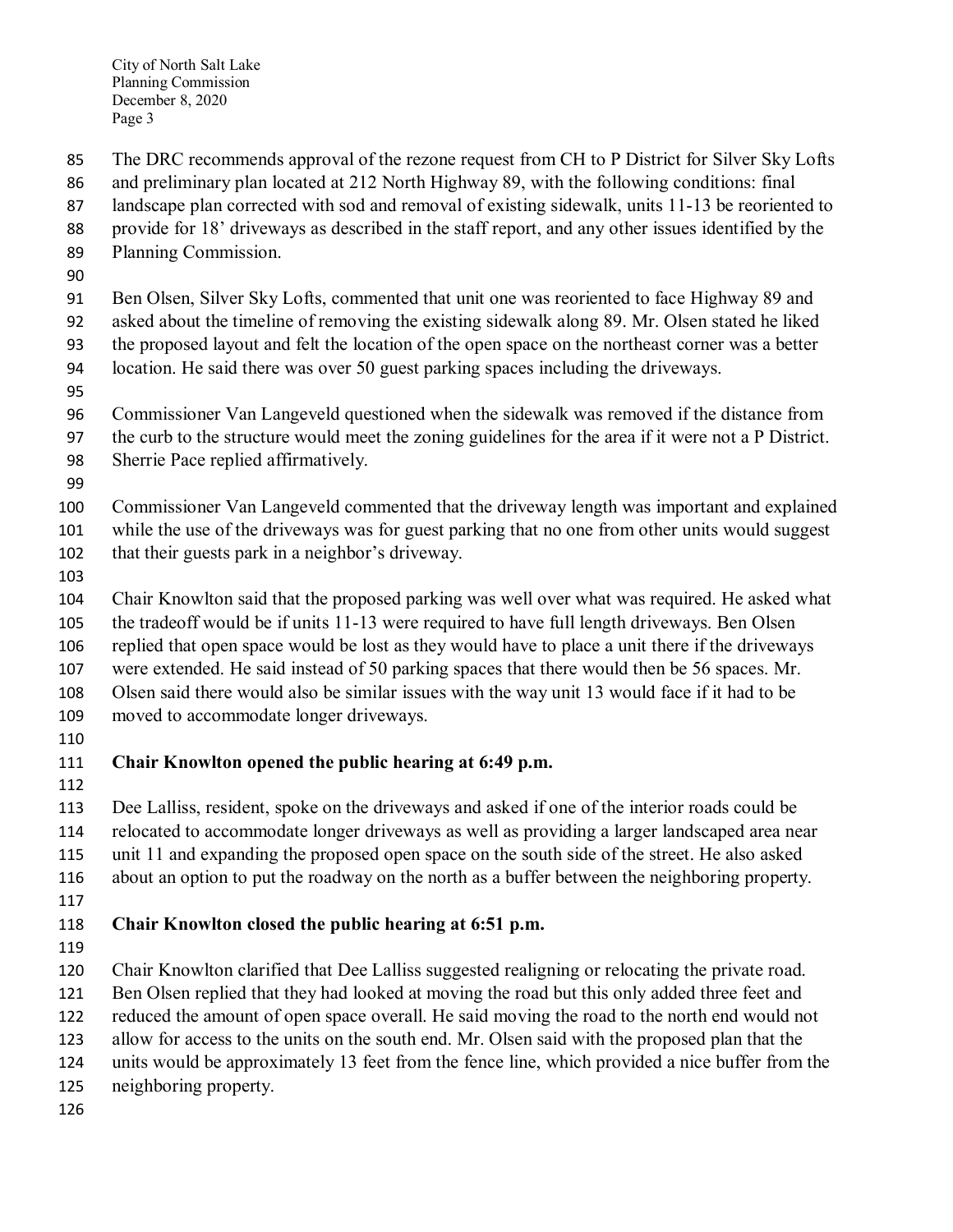Commissioner Van Langeveld asked if these units would be for sale or rented. She also asked if

- there would be an HOA. Ben Olsen replied that they were for sale units and there would be an HOA.
- 
- Chair Knowlton asked about the sidewalk and whether to require the existing sidewalk be
- removed now or in the future. He asked if the developer did not remove the existing sidewalk
- now who would pay for the removal cost when the road was widened in the future. Sherrie Pace
- replied that it would be part of the UDOT road widening project.
- 
- Commissioner Kirkham felt it would be better to leave the existing sidewalk until the road was widened. He also asked what the proposed landscaping would be for that area as there was concern that the proposed vegetation could be damaged by road salt in the winter.
- 
- Chair Knowlton said he liked grasses and felt that they could have a high salt tolerance. Ben
- Olsen said he would defer to the landscape architect and would ask if the proposed plants would do well under those conditions.
- 
- Chair Knowlton said that while the future use of the neighboring parcels was unknown he would like to suggest potential easements for future pedestrian cross access.
- 
- Commissioner Larson was in favor of a potential easement for pedestrian access as she felt it was beneficial to have connectivity with the east property.
- 

 Commissioner Kirkham asked if there was an existing easement on the southeast portion of the property to the neighboring property to the south. Sherrie Pace replied that when the applicant applied for an access permit with UDOT for the driveway they would be required to have an

- easement for shared cross access with the neighboring property.
- 
- Chair Knowlton clarified that there were two options to do a full street access easement or just a pedestrian width access easement.
- 

 Commissioner Van Langeveld said she was in favor of the pedestrian access easement but had concerns with the street access and the shortened driveways as there was a thoroughfare five feet

- from those homes. Sherrie Pace replied that this street would never be a thoroughfare and that
- 161 depending on future development there may be at most 26 homes that would use this street.
- 
- Commissioner Larson asked what the potential detriment would be if an easement was
- established and the property owner to the east did not decide to use it in the future. Sherrie Pace
- explained there would not be a detriment as the applicant would only extend the easement to the
- property line and not the improvements.
-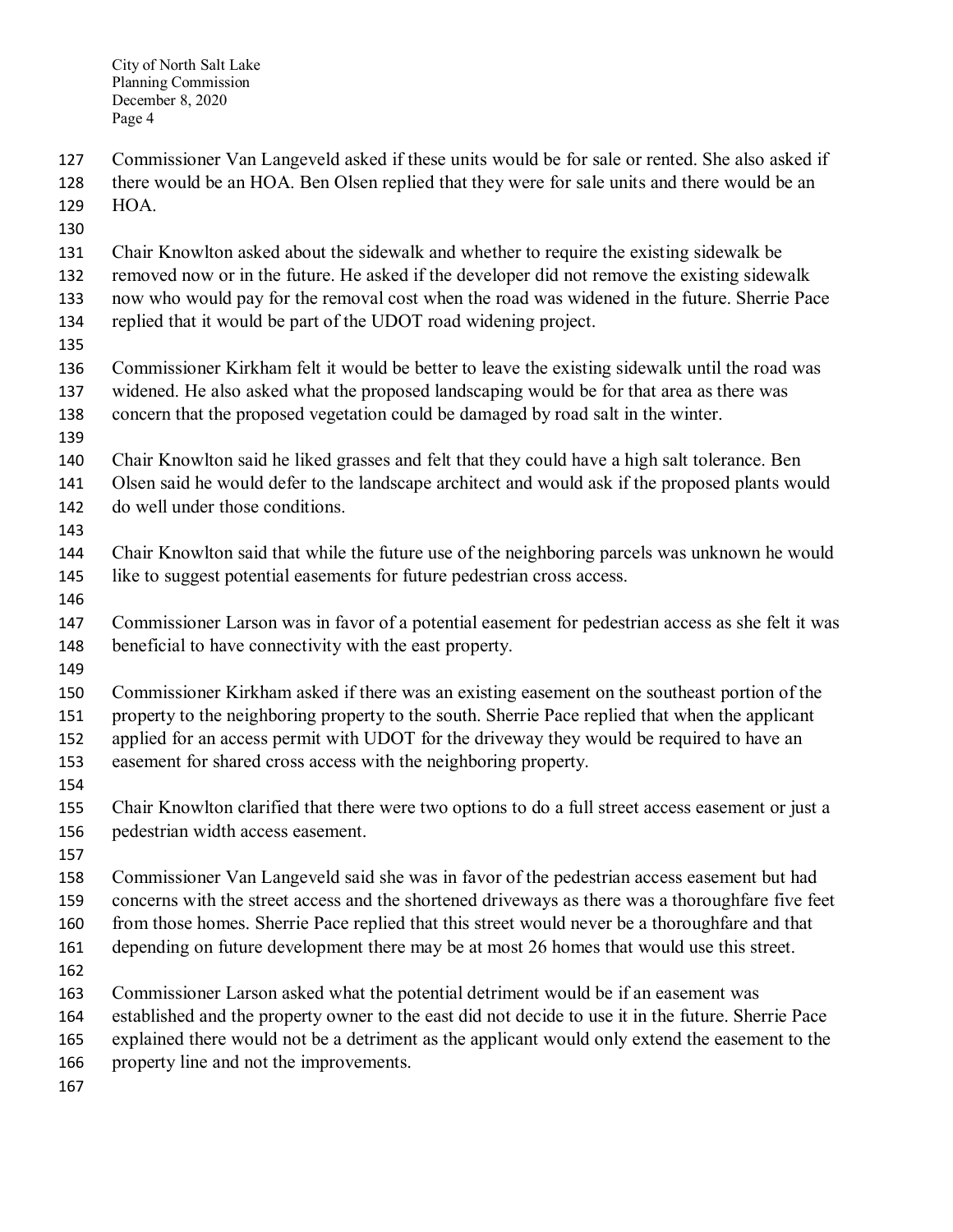The Commission had a discussion related to requiring the applicant to remove the existing

- sidewalk now. Commissioners Tucker, Knowlton, Kirkham, and Van Langeveld were in favor of leaving the existing sidewalk in place.
- 
- Commissioners Knowlton, Larson, and Ward felt the shortened driveways on three units was acceptable.
- 
- Commissioner Van Langeveld clarified that the three issues to consider included removing the
- sidewalk, the shortened driveway on three units, and the easement. She was in favor of a pedestrian easement.
- 
- Commissioner Ward suggested granting a road easement as it could be shortened to a pedestrian easement in the future. He asked for clarification on the width of a road easement. Sherrie Pace
- replied that the width of a road easement be 26 feet and continue that to the property boundary.
- Commissioner Tucker asked, via chat, if there were any issues with a public easement on a
- private street. Commissioner Ward replied that per his understanding, it would be granting the
- easement to the property owner to the east and the rights would be owned by the adjacent
- property owner. It could remain a private road between the two property owners.
- Sherrie Pace said that the entire width of the road, the 26 feet, would be a public utility easement in the plat.
- 

 Commissioner Van Langeveld stated that she may vote in opposition due to the shortened driveways. She said that per the proposed motion, condition one related to the final landscape plan could be removed, condition two related to the reorientation of units 11-13 to provide for

- 18' driveways, and condition three would be related to the road access easement 26 feet to the property boundary.
- 
- 4. CONSIDERATION OF PRELIMINARY PLAN APPROVAL FOR SILVER SKY LOFTS TOWNHOMES PUD LOCATED AT 212 NORTH HIGHWAY 89, BEN OLSEN, APPLICANT
- 

 The requested rezone from the previous agenda item and this preliminary plan approval are for the same property located at 212 North Highway 89.

## **Commissioner Ward moved that the Planning Commission recommend to the City Council approval of the requested rezone and preliminary plan with the following conditions:**

- **1) That the existing road easement be extended 26 feet wide to the property line to the east; and**
- **2) Confirmation that the landscaping proposed for the park strip is weather resistant.**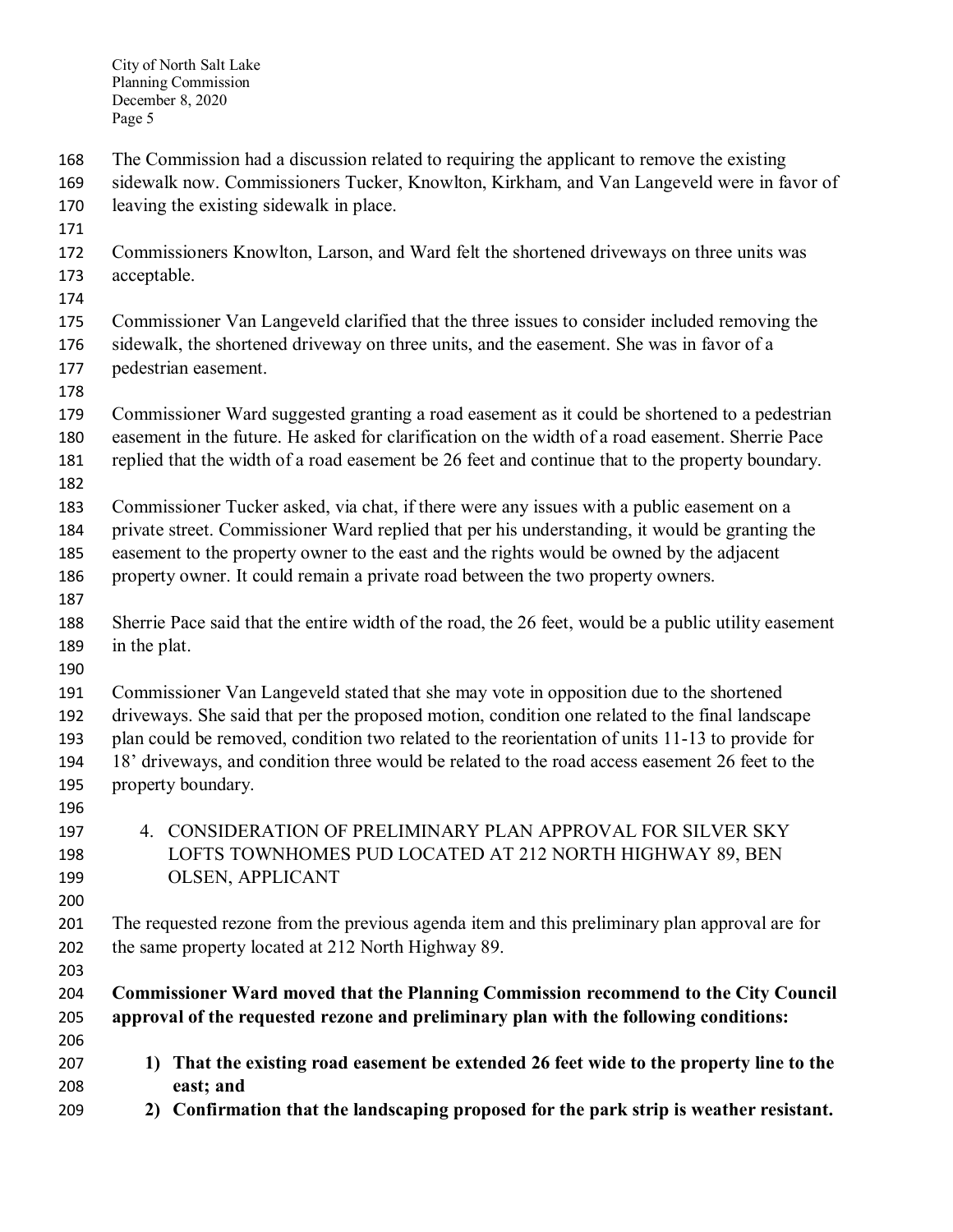| 210 | Commissioner Larson seconded the motion. The motion was approved by Commissioners                  |  |  |
|-----|----------------------------------------------------------------------------------------------------|--|--|
| 211 | Knowlton, Garn, Kirkham, Ward, Tucker, and Larson. Commissioner Van Langeveld                      |  |  |
| 212 | voted in opposition to the motion.                                                                 |  |  |
| 213 |                                                                                                    |  |  |
| 214 | 5. CONSIDERATION OF FINAL PLAT APPROVAL FOR NSL CITY CENTER, PARK                                  |  |  |
| 215 | LOFTS, PHASE 2 AT 71 NORTH HIGHWAY 89, BRIGHTON DEVELOPMENT                                        |  |  |
| 216 | UTAH, APPLICANT                                                                                    |  |  |
| 217 |                                                                                                    |  |  |
| 218 | Sherrie Pace reported that this was the Chaparral Fire Protection site, 1.55 acres, which would be |  |  |
| 219 | added to the 3.6 acre City Center development to the South. The amended general development        |  |  |
| 220 | plan for City Center was approved by the City Council on August 18, 2020 and the P District        |  |  |
| 221 | rezone and preliminary plat were approved by the City Council on October 20, 2020.                 |  |  |
| 222 |                                                                                                    |  |  |
| 223 | The project consists of one plat with 35 townhome units with six units that were reconfigured      |  |  |
| 224 | from Phase 1. The final plat has been reviewed for compliance with the development agreement       |  |  |
| 225 | and City code and is in compliance. All planning redline corrections have been verified as         |  |  |
| 226 | complete. Engineering redline corrections have been verified by the City engineer. The             |  |  |
| 227 | developer is entering into an agreement with North Town Station HOA for improvement of their       |  |  |
| 228 | detention area expansion and open space maintenance. The residents of Park Lofts will have         |  |  |
| 229 | access to the open space and amenities, including a walking path, pavilion, basketball court, and  |  |  |
| 230 | dog park area. The DRC has reviewed the plan and found it in compliance with the requirements      |  |  |
| 231 | for final plat approval.                                                                           |  |  |
| 232 |                                                                                                    |  |  |
| 233 | Commissioner Van Langeveld commented that she liked the landscaping plan as well as the            |  |  |
| 234 | collaboration with the adjacent neighbors.                                                         |  |  |
| 235 |                                                                                                    |  |  |
| 236 | Commissioner Kirkham moved that the Planning Commission recommend approval to the                  |  |  |
| 237 | City Council of the final plat for NSL City Center, Phase 2, Park Lofts at City Center             |  |  |
| 238 | located at 71 North Highway 89 with the following condition:                                       |  |  |
| 239 |                                                                                                    |  |  |
| 240 | 1) Engineering corrections, if any                                                                 |  |  |
| 241 |                                                                                                    |  |  |
| 242 | Commissioner Garn seconded the motion. The motion was approved by Commissioners                    |  |  |
| 243 | Knowlton, Garn, Kirkham, Ward, Tucker, Larson, and Van Langeveld                                   |  |  |
| 244 |                                                                                                    |  |  |
| 245 | 6. CONSIDERATION OF SITE PLAN APPROVAL FOR LOT 2, G&G SUBDIVISION                                  |  |  |
| 246 | AT 123 SOUTH 750 WEST, MARK GREEN, APPLICANT                                                       |  |  |
| 247 |                                                                                                    |  |  |
| 248 | Mackenzie Bennett reported that the proposed site plan is located at 123 South 750 West and is     |  |  |
| 249 | lot 2 of the G & G Subdivision. The final plat was approved by the City Council on September       |  |  |
| 250 | 18, 2018. The 2.786 acre property is currently vacant and situated between 750 West (a private     |  |  |
| 251 | concrete road) and an unpaved fire lane that begins on Center Street and travels south to Lot 4 in |  |  |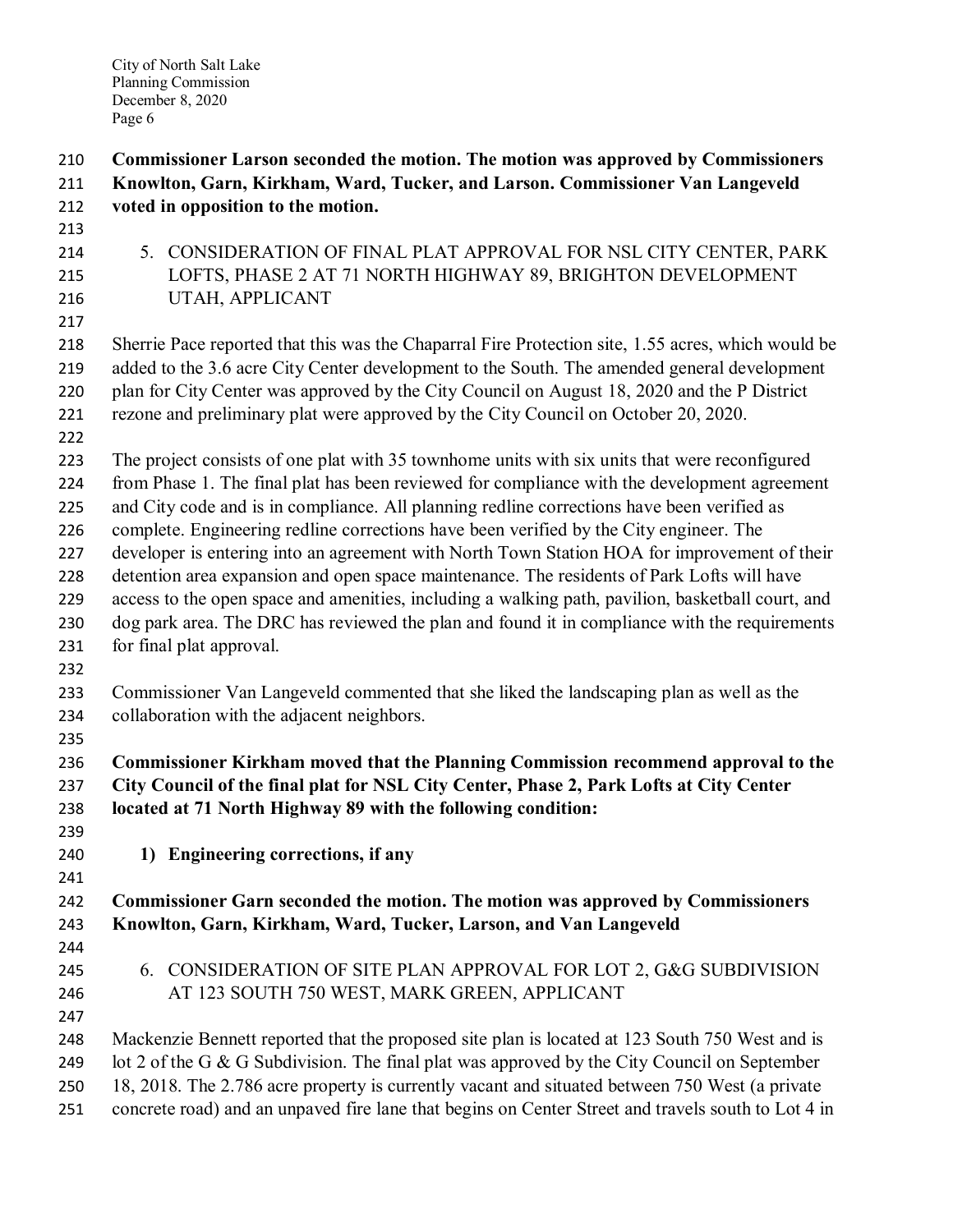the G & G Subdivision where it dead ends. The applicant, Grnobl, LC, is proposing to construct a nine unit building, with a building footprint of 39,183 square feet. The building has two floors

and equates to approximately 42,182 square feet of usable space. Of the 42,182 square feet,

12,999 square feet have been dedicated to office use and the remaining 29,183 square feet have

been dedicated to warehouse/storage. The units will be for lease and there are no confirmed

- tenants at this time.
- 

 The proposed parking meets code with 88 parking stalls including four ADA accessible spaces. The applicant is required to provide a minimum of 82 parking stalls for this building with a minimum of four shall be ADA compliant.

 Furthermore, the site has 12,273 square feet or 10.11% landscaping with a minimum required landscaping of 10%. The landscaping consists of decorative rock, shrubs, and trees. There is

currently no fence planned along the property. The proposed dumpster enclosure meets code. All

lighting directs the light down onto the site and do not overflow to the street. At this time, no

signage has been proposed. The property is in the S-3 overlay zone and all signage will be

required to have a sign permit and must meet the standards in the code.

The proposed site plan has been evaluated based on compliance with the site plan application

 requirements found in 10-20-3 of the City Code. The site plan complies with requirements for parking, circulation, traffic, as well as health, safety and noise. Landscaping and lighting also

comply with the minimum requirements of City Code.

 Jim Gramol, Gramol Construction, said he was the property owner and felt this would be a good use of the property.

 Commissioner Tucker asked as the building was not visible from a public right of way why they would be required to adhere to the architectural requirements. Sherrie Pace said the street was a public thoroughfare and there was the possibility of it becoming a through street connecting to Redwood Road.

 Jim Gramol said that they had no problem conforming to the requirements, as it would help to keep up the appearance of the area.

 **Commissioner Garn moved that the Planning Commission approve the site plan for G & G Subdivision Lot 2 at 123 South 750 West with the following condition(s):**

 **1) Correct "NSL Parking Requirements" chart to reflect "on site warehouse storage" instead of "wholesale distribution".**

**2) Verification of orifice plate elevation between drainage report and civil drawings.**

**3) Install two (2) bollards around the fire hydrant on the east side of the property.**

**4) Surface the fire lane with a dustless material.**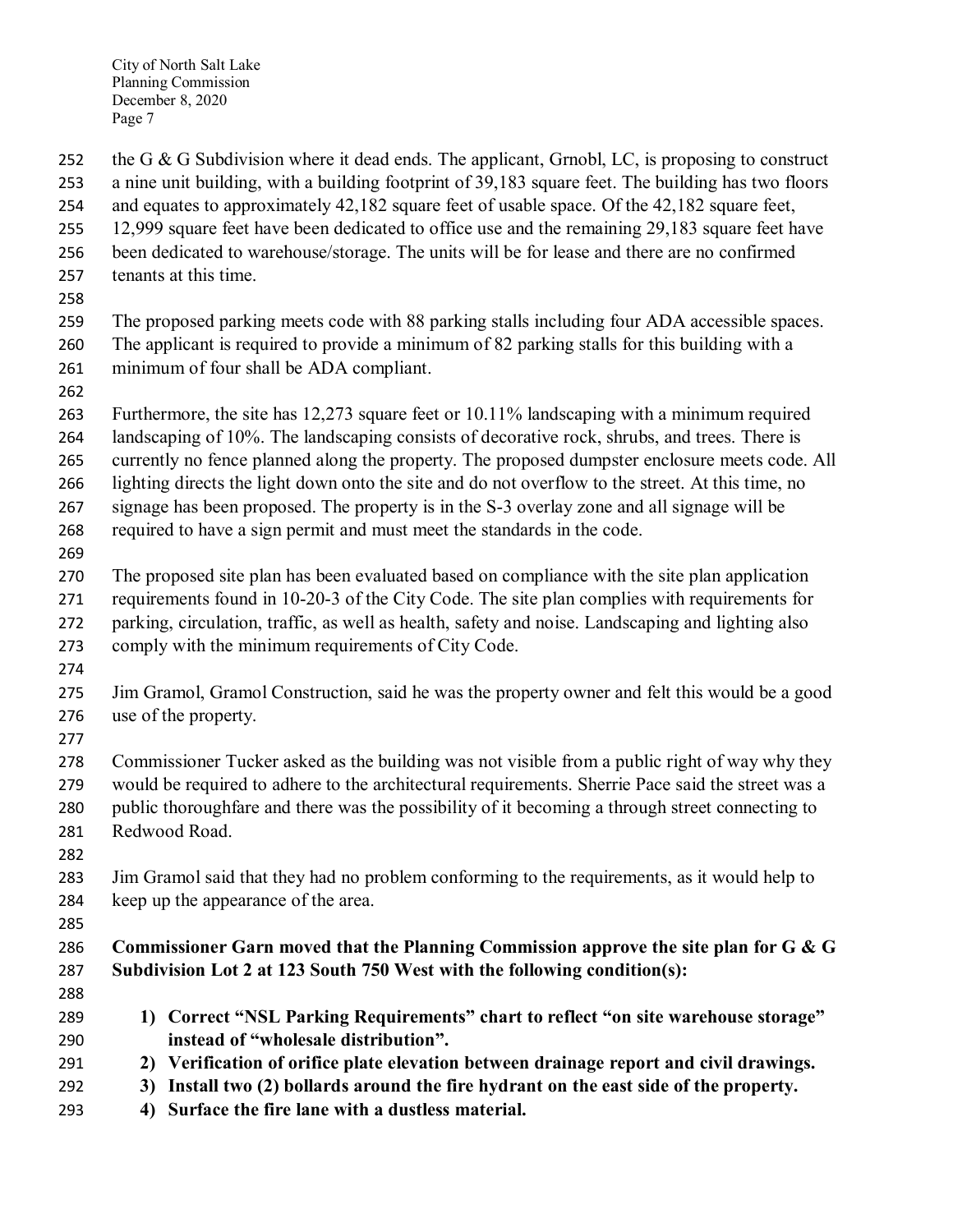**5) Completion of all other outstanding engineering redlines.**

## **Commissioner Van Langeveld seconded the motion. The motion was approved by Commissioners Knowlton, Garn, Kirkham, Ward, Tucker, Larson, and Van Langeveld.**

- Mackenzie Bennett commented that the applicant had already completed the requirements and was able to proceed.
- 
- 
- 7. CONSIDERATION OF A CONDITIONAL USE PERMIT FOR FLASHCO INC. A METAL FABRICATION BUSINESS AT 175 SOUTH RIVER BEND WAY #3, JENNIE GOWAN, APPLICANT
- 

 Mackenzie Bennett reported that the applicant, FlashCo Manufacturing Inc. was proposing to locate a fabrication/manufacturing shop at 175 South River Bend Way, Unit #3. The existing building is within the Manufacturing-Distribution (MD) zone. Unit #3 is approximately 6,420 square feet. Of the total square footage, 1,000 square feet has been dedicated to office use and the remainder will be used for manufacturing. The company fabricates roof flashing and accessories. The work consists of cutting and forming coated sheet metal into finished goods. This type of business falls under "Fabricated Metal Product Manufacturing" which is a conditional use in the MD zone.

 There will be two employees at this location with anticipated growth to five or six employees total within five years. The applicant expects a 20% growth rate per year but do not plan to expand into the site or other future buildings. Business will be conducted between 7:00 AM to 5:00 PM, Monday through Friday. Local delivery to roofing wholesale distribution houses and large roofing contractors will be completed with the company's truck. The major equipment used at this location consists of a Miller Weldmaster T-100, Leister hand welders, Eastman cutting table, brake, riveter, shear, and a forklift. The applicant has noted that there will be minimal noise, potential health hazards, and traffic generation from the business. The applicant anticipates two to three will calls a day and one to two deliveries a week. They also anticipate shipping out on their company truck two to four days a week. Water and sewer will not be affected by the production/manufacturing taking place. With the exception of cutting wood for packaging, there will be no dust or environmental impact because of day-to-day business operations.

- 
- Commissioner Kirkham asked if a painting booth would be located on the site. Mackenzie Bennett replied that there would not be a paint booth at this location.
- 

**Commissioner Van Langeveld move that the Planning Commission approve the conditional** 

- **use permit for FlashCo Manufacturing Inc. located at 175 South River Bend Way, Unit #3**
- **with no conditions. Commissioner Ward seconded the motion. The motion was approved**
- **by Commissioners Knowlton, Garn, Kirkham, Ward, Tucker, Larson, and Van Langeveld.**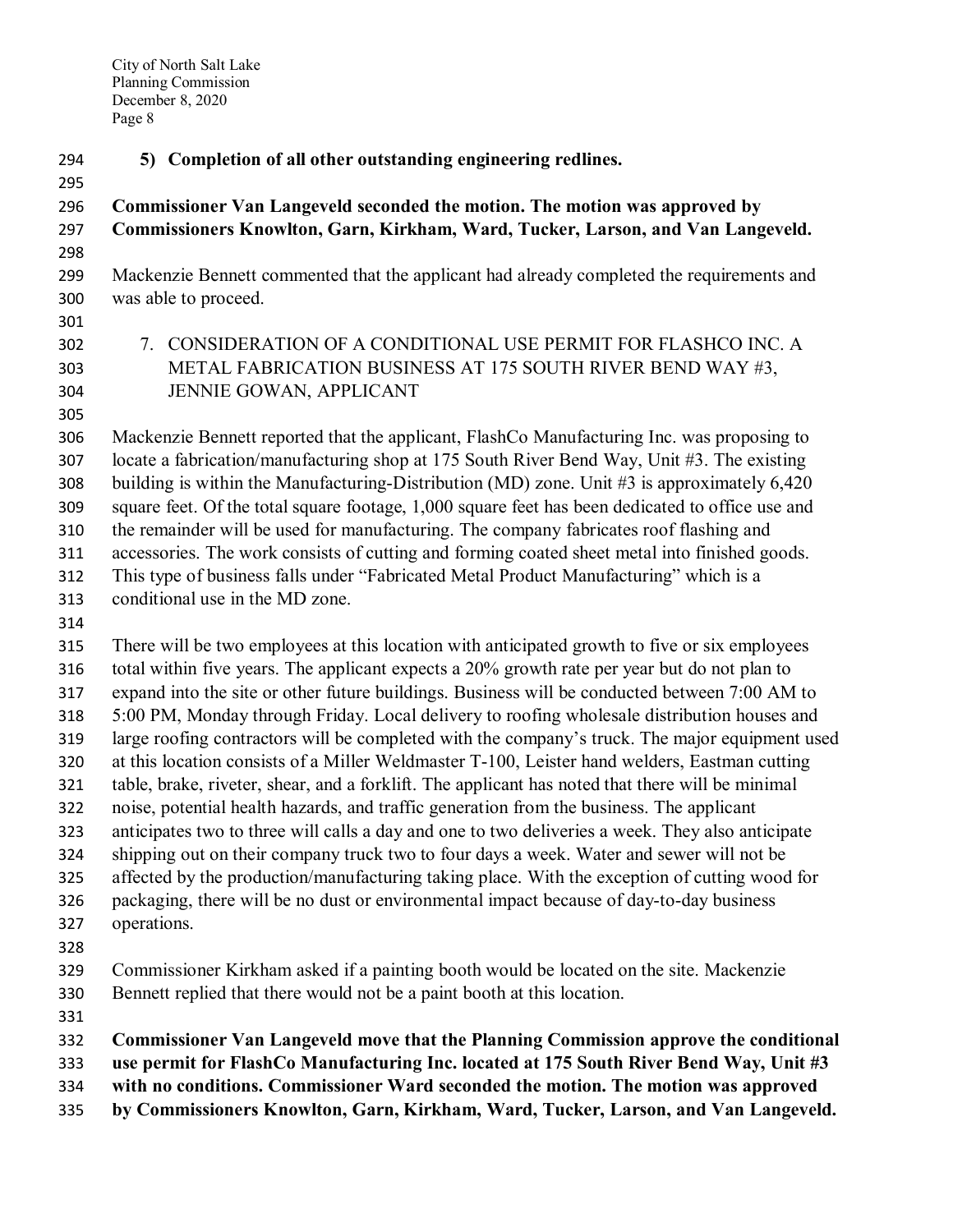- 
- 
- 

## 8. CONSIDERATION OF A CONDITIONAL USE PERMIT FOR ARCOIRIS RECEPTION CENTER AT 710 NORTH REDWOOD ROAD, LUZ ESTRADA, APPLICANT

 Sherrie Pace reported that Arcoiris is a reception center currently located at 240 North Redwood Road and operating under a conditional use permit issued by the Planning Commission on March 24, 2009. The owner Luz Estrada is requesting a new conditional use permit (CUP) for 710 North Redwood Road, where the business will be relocated. Conditional use permits are tied to the property and not transferrable to other properties, hence the new application. While the existing CUP cannot be transferred to this new property the operation of the existing facility does identify several issues that will require conditions that mitigate the issues, in order to be approved at the new location.

 The property located at 710 North Redwood Road is 0.93 acres, zoned Manufacturing and Distribution (MD) and shares a common wall with Revolution Auto. The building was formerly used as a t-shirt print business. The use of "Reception Center" or "Event Center" are not listed uses in the code. The previous CUP was granted under the category of "Other Personal Services" listed as a conditional use. It is staff's opinion that the more appropriate category would be "Amusement, Gambling, And Recreation Industries", with the uses of "amusement arcades, country clubs, fitness and recreational centers, and other amusement industries". The use of

"Other Amusement Industries" is the most similar use and lists "Reception Centers" in the

parking regulations under the category of "Entertainment and Food Services". Amusement

- Industries is a conditional use in the MD Zone.
- 

 The interior of the building will be remodeled with the following uses including an open reception area of 5,009 square feet with no fixed seating on the main floor that requires 50 parking spaces and 1,314 square feet of common area, which requires five parking spaces. The second floor will consist of 1,200 square feet of office space that requires five parking spaces 365 and 1,165 square feet of open storage, which requires two parking spaces for an overall 62 required parking spaces.

 Ms. Pace showed the site plan and said parking was provided on the site for 28 vehicles. The property has a cross access and parking easement with the building to the south. The easement allows the reasonable use of the parking. As the proposed business is a reception and event center whose primary operation will be in the evening hours and on weekends, the applicant believes that during operation of events they will be able to utilize all 31 spaces to the south. The total parking spaces on the two sites is 59 spaces. The site is short the required parking standard by eight spaces. The site does contain an approximate 600 square feet of graveled area that could be improved for additional parking. The applicant originally submitted an amended site plan that improved this area, and provided additional parallel parking along the east property line behind the building. That plan would have added 36 parking spaces to the applicant site, for a total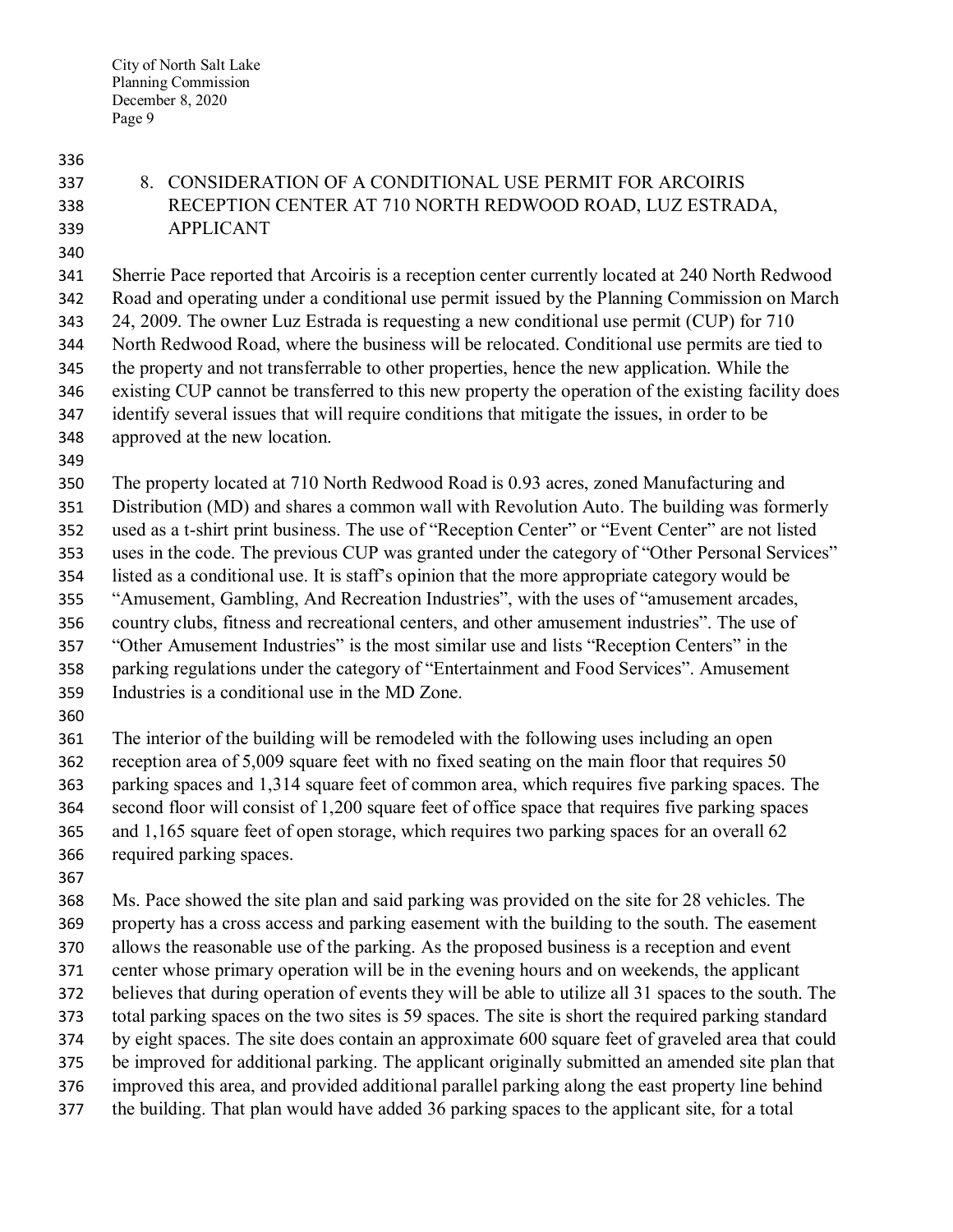available parking of 103 spaces with 65 on site. The retail building to the north is currently vacant, formerly a Family Dollar, but will also likely see overflow parking during events. At this time no cross parking agreement exists and the impacts on future business at this location is unknown. Staff has requested a letter from the adjoining business, Revolution Auto, regarding his hours of operation to determine if there would be a conflict in the shared parking. The DRC is concerned that the parking standard for reception centers and this particular business is significantly deficient. The current operations at 240 North Redwood Road have had consistent parking issues and a deficiency of available parking for the large events hosted at the site. The parking has been reported to overflow onto neighboring businesses and public streets. Operations at the existing facility have had issues with parking in the fire lane behind the building. The fire marshal is concerned that the areas behind the building could be blocked during an event at a time of an emergency.

The actual occupancy allowed under the building and fire codes is 311 individuals. The DRC

would like to have additional parking required to address the known issue with actual parking

use during previous events by this business. If additional parking cannot be provided, the DRC

recommends a reduction in the total occupancy allowed on the premises during events,

established by the Planning Commission. However, this condition of reduced occupancy would

- be more difficult for the city to monitor or enforce.
- 

 Currently a chain link fence and the storage of materials and supplies block the rear access around this building and the adjoining building to the south. The fire marshal indicated that these buildings are in violation of the fire code and that this would need to be remedied before he could approve the business license.

 The proposed business will host private functions including banquets, weddings, anniversaries, quinceaneras, etc. Events are held generally between the hours of 5 p.m. and 1 a.m. on

weekends. The functions are required to have specific licenses for events were alcohol is served.

Confirmation of DABC licensing is a recommended condition and will require City Council

action for local consent. The business proposes to have a small bar area next to the food service

- area, where a licensed bar tender will serve alcohol.
- 

 Sherrie Pace said that she was unsure if people would order at the counter or enter a bar area. Mr. Estrada explained that guests would order at the walk up bar.

Sherrie Pace reported that an additional concern regarding the request for a conditional use

permit, relates to the public health and the current Covid-19 pandemic. The proposed use would

415 be subject to county and state public health regulations and orders. The DRC is concerned that

416 the owners of the business are not equip to enforce the public health orders during the events.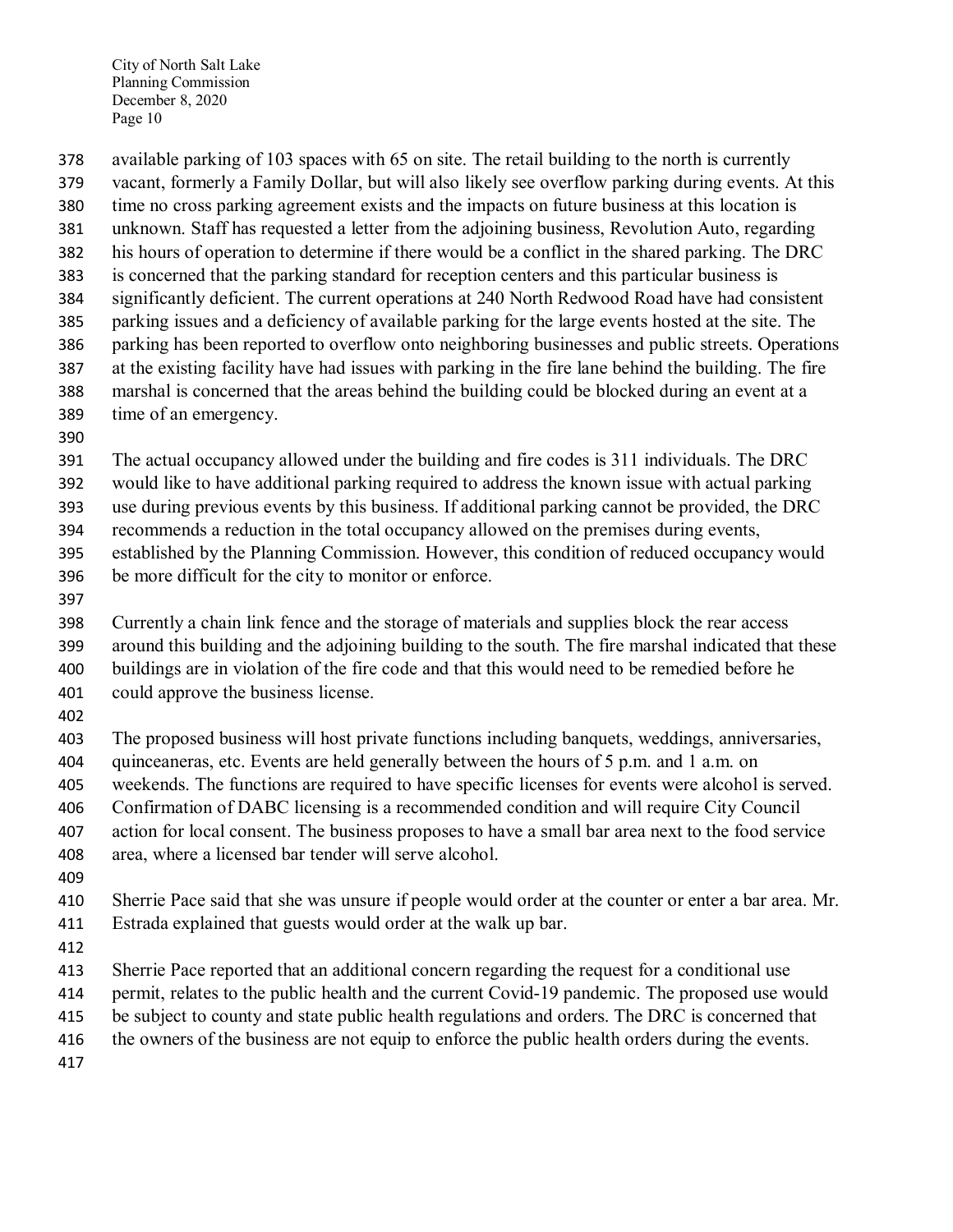The Development Review Committee (DRC) recommends the Planning Commission table action on the requested conditional use permit in order to obtain additional information on the ability of

- 420 the applicant to install additional parking and redline corrections including drainage issues.
- 

Jaden Malan said he was representing Luz Estrada and would be adding additional stalls as well

as working with the adjacent property owner on a parking agreement. He said that part of that

 agreement would be selling the 600 square feet of graveled area to be added to the parking lot, which Arcoiris could then access. Mr. Malan said the Estradas obtained a list of guidelines for

operation from the Davis County Department of Health that included masks, social distancing,

- etc.
- 

Chair Knowlton said the primary issue was parking. He asked if there was a definitive answer

- from Revolution Auto if the parking stalls would be available for shared use. Jaden Malan
- 431 replied that Revolution's hours of operation were 8 a.m. to 5 p.m. and they were closed on
- weekends. He said there was only one egress so there was already an existing cross easement.
- 

Chair Knowlton asked about the size of the previous reception center and how many parking

 spaces were available at that location. Jaden Malan responded that they were currently in a multi-tenant building and parking was allocated first come/first serve. He said one issue with their

- current location was that the other tenant was storing vehicles long term on the site, which used
- 
- over half of the parking lot.
- 
- Luz Estrada commented that the current site was 6,800 square feet with 96 parking stalls but that 441 the other tenant occupied approximately 30% of the stalls.
- 

 Chair Knowlton asked if Revolution Auto utilized some of their parking for auto storage. Jaden Malan replied that Revolution used minimal space for auto storage.

 Chair Knowlton questioned if it was legal to parallel park on Redwood Road. Chief Black said that Redwood Road was not signed "no parking" as long as it was not in front of a fire hydrant. He stated that Redwood Road was subject to the parking ordinance of no parking during active snowfall and the periods of clearing snow from curb to curb that UDOT was responsible for performing.

Chair Knowlton asked if the parking need for the office space and reception space would be at

- the same time. Jaden Malan replied that the office space would be utilized for storage.
- 

Commissioner Garn said that it seemed a little premature to discuss parking during the

pandemic. He also said there were multiple redlines that needed to be addressed. Sherrie Pace

- spoke on the redlines and said they were related to landscaping, drainage, the potential to convert
- the gravel area to parking, etc. She said if the improvements were made to the gravel that they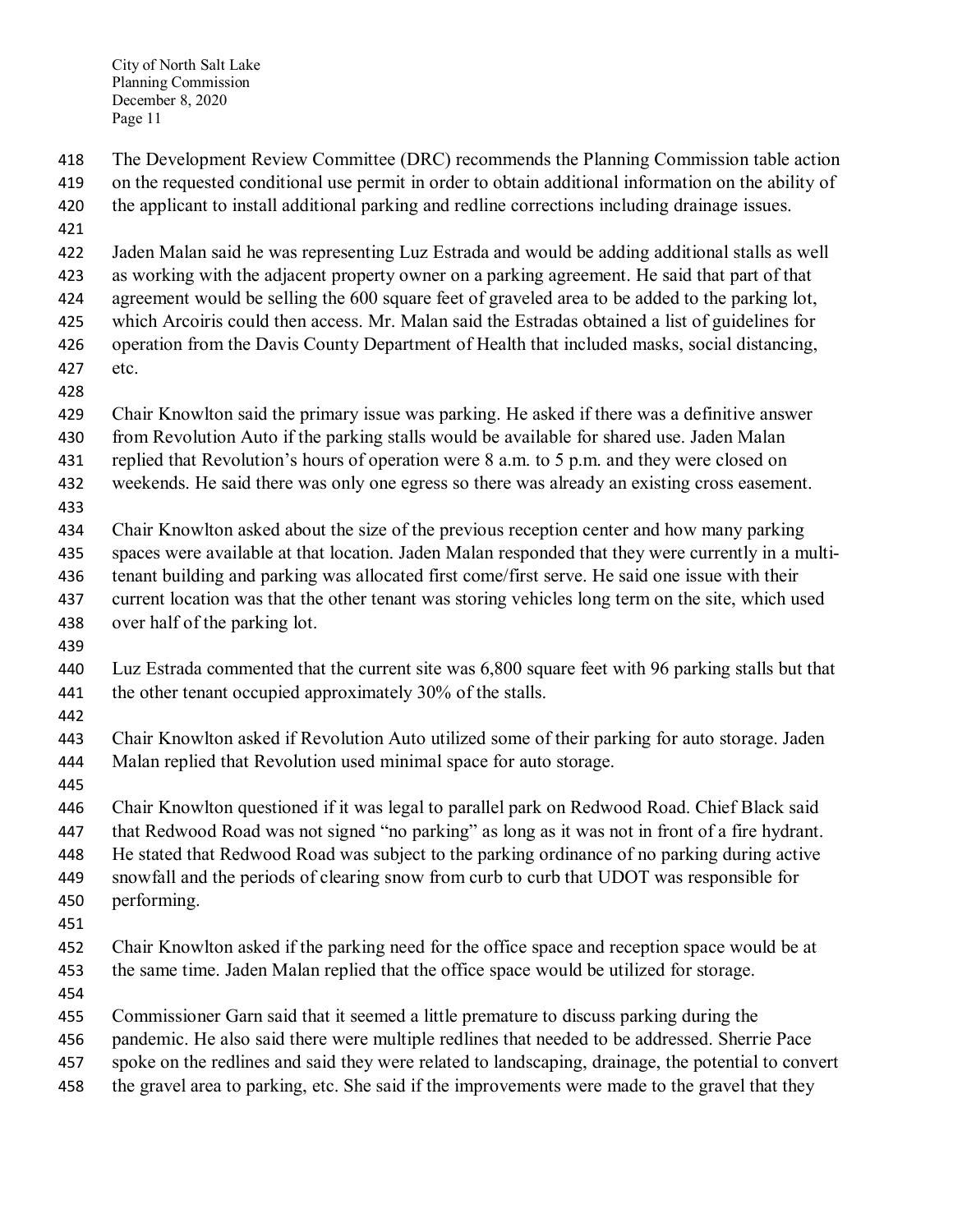- would meet the parking requirement and could use Revolution's parking lot for overflow
- parking.

- Sherrie Pace spoke on the earlier comment made by Jaden Malan related to selling the gravel
- area to the property owner of the former Family Dollar. She said the lot was already
- nonconforming related to lot size as the minimum lot requirement was 2 acres. Ms. Pace
- suggested a cross use easement.
- 
- Commissioner Van Langeveld asked the applicant if they anticipated events similar in size to those held at their current location. Luz Estrada replied that the events would be smaller due to COVID. She said normal events had approximately 200 attendees.
- 
- Commissioner Van Langeveld spoke on the parking spaces at the current location and that they
- had approximately 60 spaces available. She said there were parking issues there so she was not
- inclined to vote for reduced parking requirements and would be more apt to table the conditional
- use request at this time.
- 
- Commissioner Garn spoke on the request to sell and serve alcohol at this location. Jaden Malan replied that the Estradas would not be selling alcohol and that a licensed bartender would serve
- alcohol at events. He said that alcohol could not leave the premise or be sold to minors. A
- security guard would be at the location as well.
- 
- Sherrie Pace clarified that alcohol would be served by a license bartender. Mr. Estrada said that a certain amount of alcohol would be brought in per events and if the customer requested it.
- 
- Commissioner Garn commented that he was concerned about allowing big groups during COVID.
- 
- Chair Knowlton commented on parking and the prospect for parallel parking on the east side of the property. He asked about the possibility of adding parking on the rear east side. Sherrie Pace replied that only four spaces could be added to the rear of the building.
- 
- Chair Knowlton said the real parking requirement for this use was unknown and the need could be higher or lower than 62 spaces. He said there was space on Redwood Road and did not see a compelling reason for the applicant to develop the gravel area for parking.
- 
- Sherrie Pace said that the occupancy was 311 people, which would translate to approximately 75 cars with four people per car. She said 100 spaces would be more accurate with two people per
- car.
-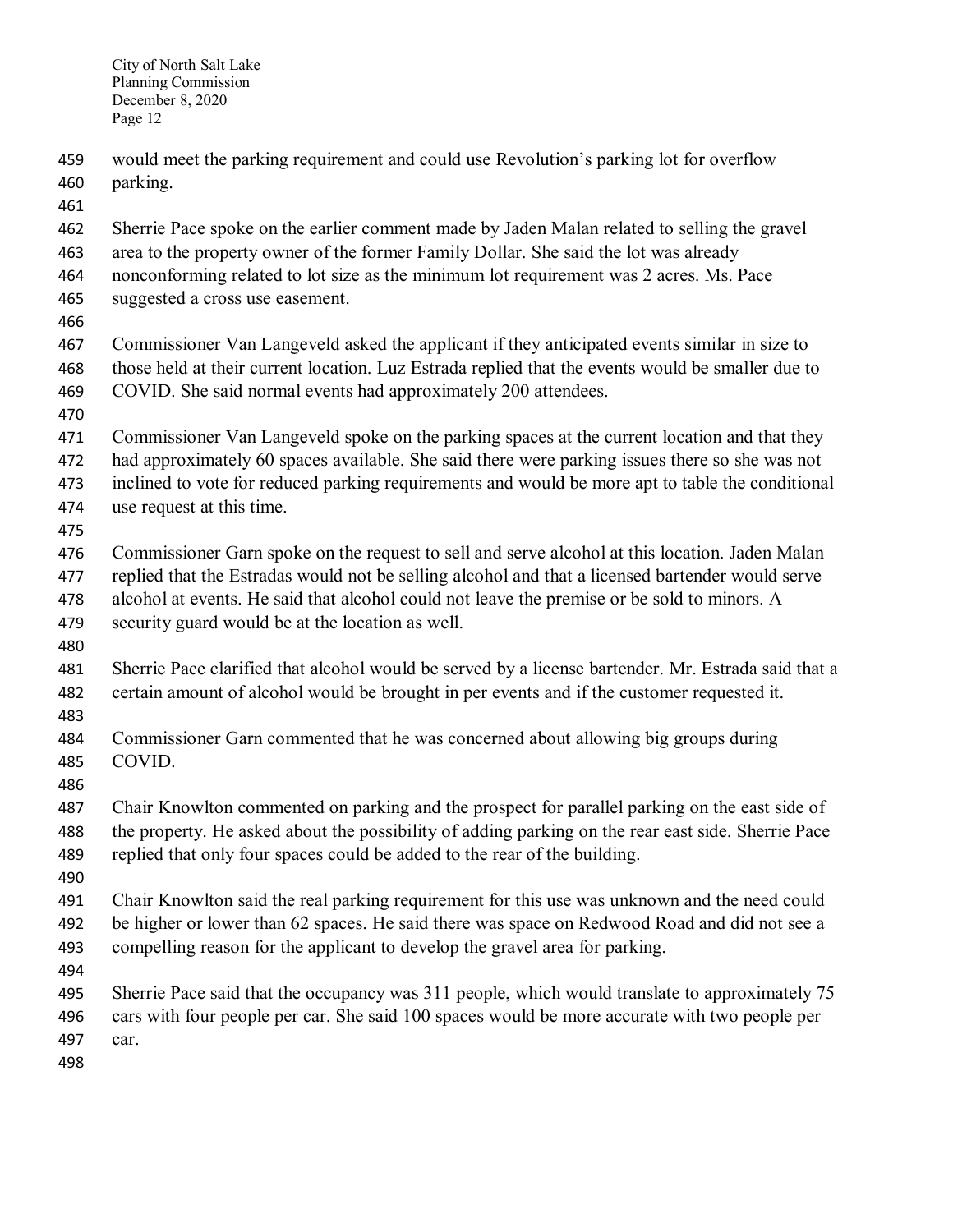Commissioner Van Langeveld said that at the current location they had 60 spaces and there were parking issues. Jaden Malan said that the parking issues were related to the neighboring tenant.

- He said the location in Centerville did not have parking issues.
- 
- Commissioner Van Langeveld asked for more exact parking ratios from the current location. She suggested this item be tabled until more information was obtained. Chair Knowlton suggested giving clear directions to the applicant if the item was tabled.
- 
- Commissioner Van Langeveld requested parking information from the current locations and average event size/attendance. Jaden Malan clarified that the Centerville location had been sold.
- Commissioner Van Langeveld asked for the number of parking spaces from both locations
- including the Centerville location they no longer used. She also asked about the requirements
- 512 from the health department and if they were specifically for Arcoiris.
- 
- Commissioner Garn spoke on the parking spaces and how many total stalls there would be if the
- gravel area was included. Jaden Malan commented that they agreed to install the parking that
- was originally requested.
- 
- Commissioner Garn said he did not want people parking on the opposite of Redwood Road and crossing the street to get to the reception center. Luz Estrada said they did not want guests to
- cross Redwood either.
- 
- Jaden Malan commented that the Centerville location was a freestanding 7,000 square foot building with 44 striped parking stalls.
- 
- Chair Knowlton said the other part of this equation was the occupancy. He asked how it worked at the Centerville location with 7,000 square feet of reception center and 44 parking stalls. Jaden Malan said the fire marshal allowed for the maximum occupancy of 333 individuals.
- 
- Chair Knowlton asked if they expected the same size events as what they had in Centerville. Luz Estrada replied that it would be about the same with an average event size of 200 individuals.
- 
- Chair Knowlton suggested limiting the occupancy to 200 individuals and asked the applicant
- how they would feel about this number. Jaden Malan said the reason why they are having
- parking issues at the current location was due to the neighboring tenant storing cars on the site.
- The Planning Commission had a discussion about parking and why the applicant was having
- issues at their current location. Jaden Malan explained that the parking issues were due to 30-40
- cars being stored on the site and that the parking lot was shared between three tenants.
-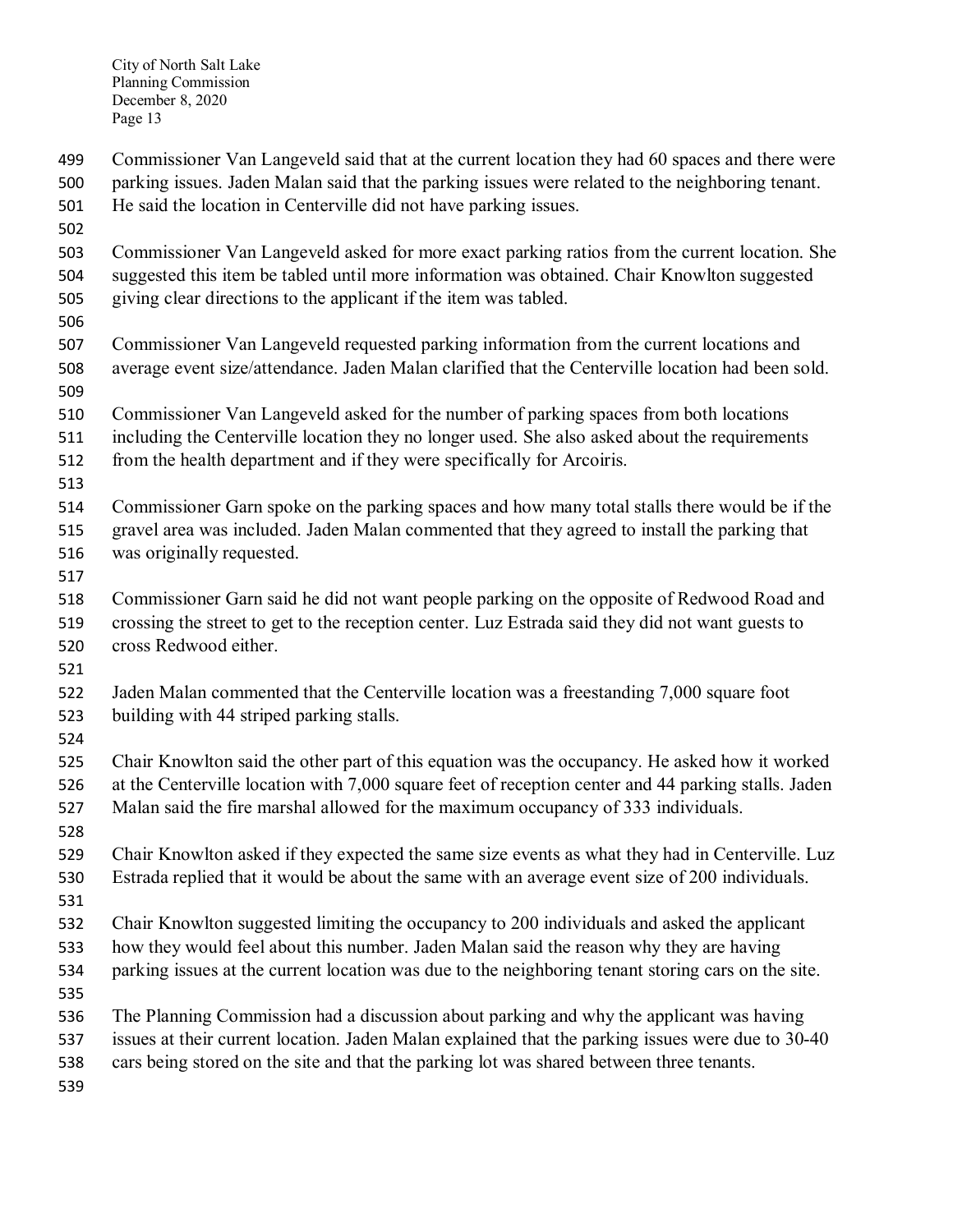- Sherrie Pace stated that she felt strongly that the applicant needed to improve the gravel area for parking and use Revolution's parking lot for overflow.
- 
- Mr. Estrada said that as they had already agreed to improve the gravel area and asked why this was still being discussed.
- 
- Chair Knowlton said if the applicant was willing to develop the gravel portion into parking then there should not be a parking concern.
- 

 Commissioner Van Langeveld commented that the concerns were not meant to dissuade the applicant and asked if tabling the item would really slow the applicant down from remodeling

- the interior. Luz Estrada expressed concern that her current lease ended on December  $31<sup>st</sup>$ . She
- said she did not want to make improvements to the building if the conditional use permit would not be approved.
- 

Chair Knowlton said there were two options including improving the gravel area for additional

- parking or striping the back parking area. Sherrie Pace replied that it was up to the Planning
- Commission to approve the request tonight but staff was worried about drainage and detention.
- Chair Knowlton asked for feedback from the Commission. Commissioner Ward commented that there were too many issues for him to approve the permit. He said occupancy or parking could be adjusted through several solutions.
- 
- Luz Estrada suggested an easement or approval with the Family Dollar property owner. Sherrie Pace expressed concern with this option as the property owner did not know what the future tenant or use would be.
- 

 Luz Estrada and Commissioner Larson felt that the best option would be to develop the gravel portion. Sherrie Pace said that if this item was tabled it would come back before the Commission 569 on January  $12<sup>th</sup>$ .

 Commissioner Kirkham said he was in favor of the occupancy and parking requirement that was recommended by the fire marshal.

 Commissioner Van Langeveld asked for verification that 62 parking stalls was the maximum capacity for the location. Sherrie Pace replied affirmatively. She said that parking should be one space per every 2 to 2.5 guests.

- 
- Chair Knowlton asked if an event was booked for the maximum occupancy if all of the guests would be present at the same time. Mr. Estrada said that guests would come and go and that most
- guests would not be present at the same time. He said the average event was 200 participants.
-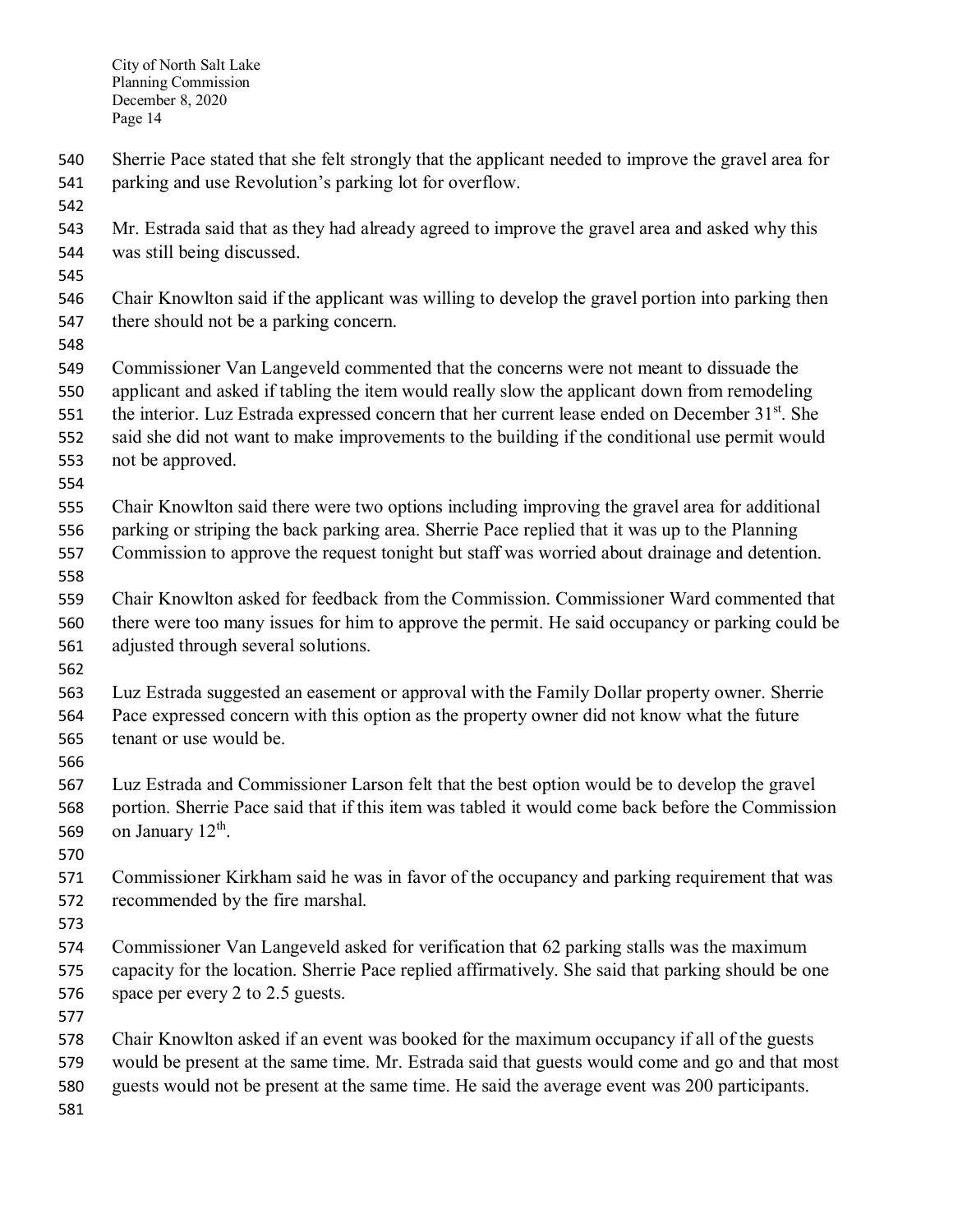- Commissioner Garn asked if the meal was served at a particular time or throughout the evening.
- Mr. Estrada said that there would be three hours of catering for an event.
- 
- Commissioner Larson asked how many events were held per month during the busy season. Jaden Malan replied that it was six to eight events per month for three months out of the year.
- 
- Commissioner Ward asked if the gravel area was improved how many total parking spaces would be onsite. He calculated that it would be 103 total spaces plus Revolution Auto's lot as overflow parking.
- 
- The Commission further discussed parking including the ability to park on Redwood Road, an overflow parking plan, the gravel area, mitigating parking issues, and lowering the maximum capacity.
- 
- Mr. Estrada clarified that they were not moving from their current location due to parking issues but for the opportunity to purchase the unit at 810 North Redwood. He said Revolution rarely used their parking lot.
- 
- Chair Knowlton said the goal could be to accommodate 100 cars per similar parking standards found in West Valley City code. This would include the adjacent Redwood Road parking.
- Chief Black said that the City did not have regulatory authority with Redwood Road and that UDOT could restrict parking at any time.
- 
- Commissioner Larson was in favor of tabling the item with the expectation for a clear parking plan at the next meeting. Commissioner Tucker was in agreement and said the application was not complete. He did not want to include parking on Redwood Road as part of the solution.
- 
- Jaden Malan commented that the reception area would have restrooms and a dressing area,
- which would reduce the amount of actual reception space. Sherrie Pace stated that she did not
- include restroom space in the calculation for parking.
- 
- Commissioner Kirkham was in agreement and said that the applicant should return with an idea on how they would make it work.
- 
- Commissioner Van Langeveld said that parking was just one issue and the other was COVID
- regulations. She asked the applicant if they planned to hold events in January. Luz Estrada
- replied that they did not have events booked for January or February.
- 
- Commissioner Garn agreed with the other commissioners and said that 100 parking spaces
- would be adequate. He felt that the applicant should work on a parking plan with their neighbors.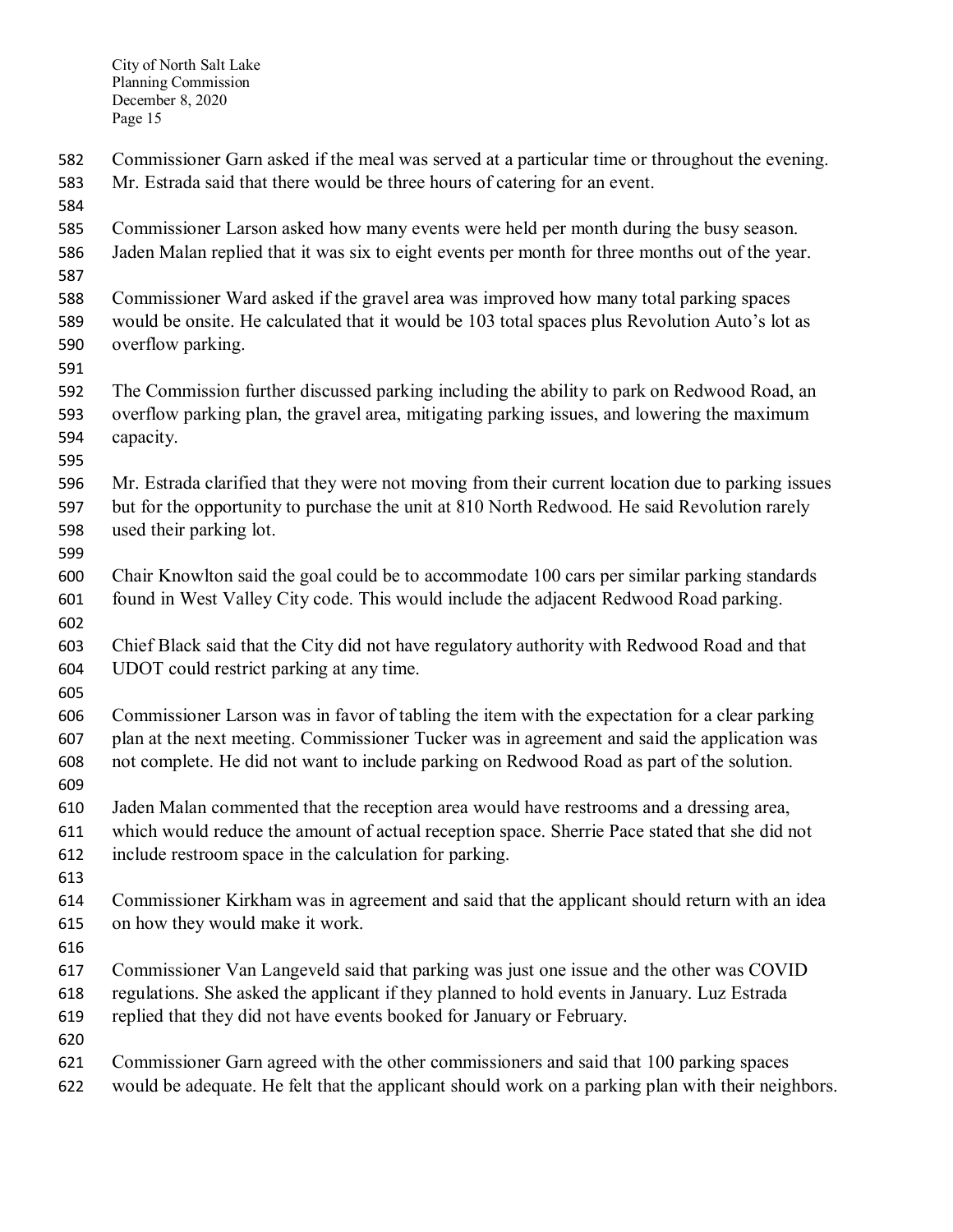Jaden Malan replied that they had a parking agreement easement in place and would improve the gravel area.

 Sherrie Pace asked for confirmation of the agreement for parking from Revolution and that it would be a reasonable use for Arcoiris to share the parking lot.

Commissioner Van Langeveld asked if the Commissioners had a concern with approving a

conditional use permit allowing for large events during the COVID pandemic. Commissioner

Ward replied that he had concerns but felt it was not within the Commission's jurisdiction. He

said a condition could be placed that they follow Davis County Health restrictions and

 regulations. 

Commissioner Van Langeveld clarified that the requirements for the applicant would be

confirmation of non-conflict of operating hours regarding shared or overflow parking onto the

business to the south and 100 parking spaces would be required and could not include Redwood

Road.

 **Commissioner Ward moved that the Planning Commission table action on the proposed conditional use permit at 710 North Redwood Road to address the following issues:** 

**1) Confirmation of required alcohol licenses from DABC and City Council;**

 **2) Removal of the fence and any other storage located in the rear fire lane for the building and adjoining building upon which the cross access easement exists;**

 **3) Submittal of a detailed parking plan that provides sufficient parking for the proposed use with the general guidance provided during this hearing that our initial opinion of 100 spaces could be deemed sufficient.**

**Commissioner Tucker seconded the motion.** 

 Commissioner Van Langeveld requested that the applicant provide a confirmation of non- conflict of operating hours regarding shared or overflow parking onto the business to the south. 

## **The motion was approved by Commissioners Knowlton, Garn, Kirkham, Ward, Tucker, Larson, and Van Langeveld.**

- 
- 

 9. REPORT ON CITY COUNCIL ACTIONS ON ITEMS RECOMMENDED BY PLANNING COMMISSION

 Sherrie Pace reported that the City Council had not met recently. She said the next Council 662 meeting would be December  $15<sup>th</sup>$  with a discussion related to Silver Sky Lofts and Park Lofts.

Ms. Pace said the December 22nd Planning Commission meeting was cancelled.